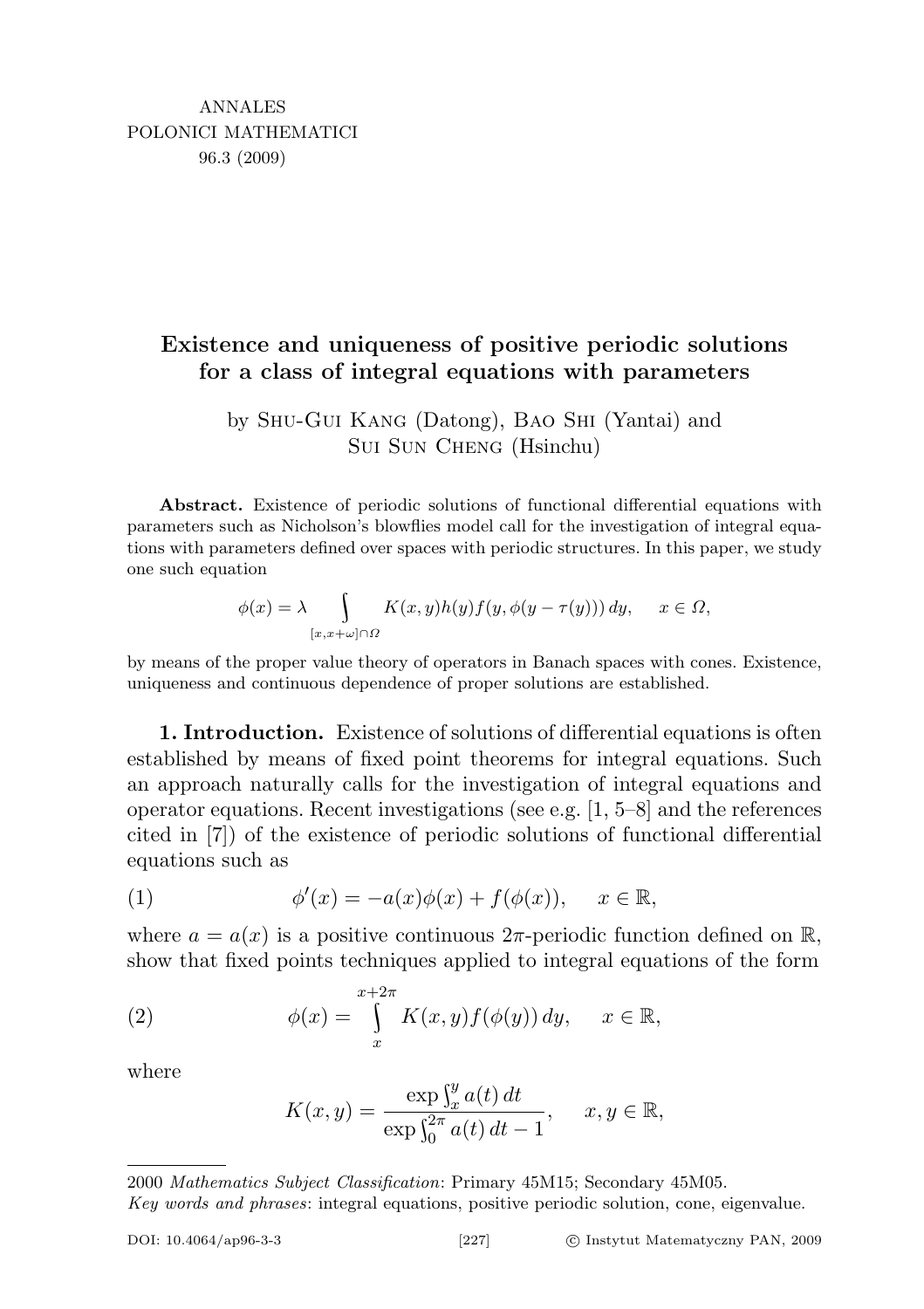can also lead to existence criteria for (1). These studies prompted us to investigate in [6] integral equations of the form

$$
\phi(x) = \int_{\Omega(x)} K(x, y) f(y, \phi(y - \tau(y))) dy
$$

where  $\Omega(x)$  is a closed subset of  $\mathbb{R}^N$  which depends on x and has positive Lebesgue measure  $\mu(\Omega(x))$ , and derive the existence of periodic solutions by means of fixed point index theory.

Yet there are also functional differential equations in which "eigenvalues" are involved. For instance, we have Nicholson's well known blowflies model

$$
\eta'(t) = -\delta \eta(t) + \lambda \eta(t - \tau) e^{-a \eta(t - \tau)}, \quad t \ge 0,
$$

where  $\delta, a, \tau > 0$  and  $\lambda$  is a positive parameter (see e.g. [4]). Therefore, in this paper, we will study integral equations in which a parameter is also involved. By means of several existence theorems in monotone operator theory, we will establish some abstract existence, uniqueness and continuous dependence theorems for the corresponding periodic solutions. In the last section, we will return to Nicholson's blowflies model to see some applications of our results.

To be more precise, let us first recall some terminology from [6]. Let  $\mathbb{R}^N$  be the N-dimensional Euclidean space endowed with componentwise ordering  $\leq$ . For any  $u, v \in \mathbb{R}^N$ , the "interval"  $[u, v]$  is the set  $\{x \in \mathbb{R}^N \mid u\}$  $\leq x \leq v$ . Let  $\omega = (\omega_1, \ldots, \omega_N) \in \mathbb{R}^N$  with positive components and let  $e^{(1)} = (1, 0, \ldots, 0), \ldots, e^{(N)} = (0, \ldots, 0, 1)$  be the standard orthonormal vectors in  $\mathbb{R}^N$ . Let  $\Omega$  be a closed subset of  $\mathbb{R}^N$  which has the following "periodic" structure: for each  $x \in \Omega$ ,

$$
x + \omega_i e^{(i)} \in \Omega,
$$

and for each pair  $y, z \in \Omega$ ,

$$
\mu([y, y + \omega] \cap \Omega) = \mu([z, z + \omega] \cap \Omega) > 0.
$$

For convenience, we set

$$
\Omega(x) = [x, x + \omega] \cap \Omega.
$$

An example of such a set can be found in [6].

We will be concerned with integral equations of the form

(3) 
$$
\phi(x) = \lambda \int_{[x,x+\omega]\cap\Omega} K(x,y)h(y)f(y,\phi(y-\tau(y))) dy, \quad x \in \Omega,
$$

where the functions  $K, h, f, \tau$  and parameter  $\lambda$  satisfy the following basic conditions: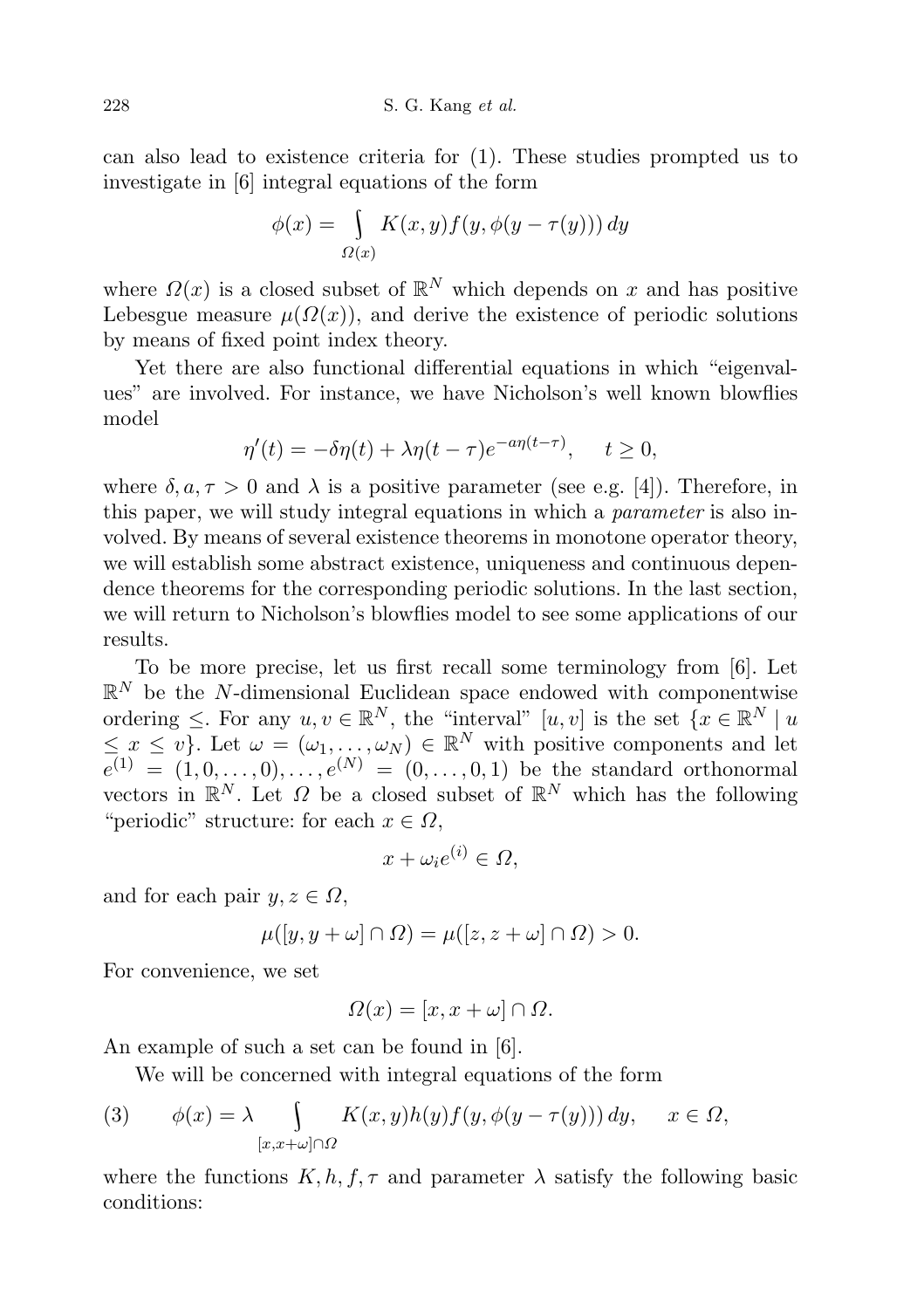- $K \in C(\Omega \times \Omega, (0, \infty))$  and  $K(x + \omega_i e^{(i)}, y + \omega_i e^{(i)}) = K(x, y)$  for any  $(x, y) \in \Omega \times \Omega$  and  $i \in \{1, ..., N\}$ , and K is uniformly continuous  $\binom{1}{k}$ on  $\Omega \times \Omega$ ,
- $h \in C(\Omega, (0, \infty))$  and  $h(x + \omega_i e^{(i)}) = h(x)$  for any  $x \in \Omega$  and  $i \in$  $\{1, \ldots, N\},\$
- $f \in C(\Omega \times [0, \infty), [0, \infty))$  and  $f(x + \omega_i e^{(i)}, u) = f(x, u)$  for any  $x \in \Omega$ and  $i \in \{1, ..., N\},\$
- $\tau : \Omega \to \Omega$  is continuous and  $\tau(x + \omega_i e^{(i)}) = \tau(x)$  for any  $x \in \Omega$  and  $i \in \{1, \ldots, N\},\$
- $\bullet \lambda > 0$ .

Our main concern will be the existence and uniqueness of positive periodic solutions of our equation (3). More precisely, we will look for solutions in the set of all real continuous functions of the form  $\phi : \Omega \to \mathbb{R}$  such that

$$
\phi(x + \omega_i e^{(i)}) = \phi(x), \quad x \in \Omega, i \in \{1, \dots, N\}.
$$

This set will be denoted by  $C_{\omega}(\Omega)$ . We say that a function  $\phi \in C_{\omega}(\Omega)$  is an  $\omega$ -periodic solution of (3) associated with the parameter  $\lambda \in (0,\infty)$  if substitution of  $\phi$  and  $\lambda$  into (3) turns it into an identity for every  $x \in \Omega$ . Since (3) may be interpreted as an equilibrium population distribution model, it is of interest to find parameters  $\lambda$  and the associated "positive" periodic solutions of  $(3)$ . We will show that for a (nonnegative) function f with appropriate sublinear and/or superlinear behaviors, positive periodic solutions exist with associated parameters that lie in an interval, and that such solutions are unique if f has additional monotonicity and convexity properties.

Let  $E$  be a real Banach space, and  $P$  a cone in  $E$ . The semi-order induced by the cone P is denoted by " $\leq$ ":  $x \leq y$  if and only if  $y - x \in P$ . Note that when endowed with the usual linear and ordering structure as well as the norm  $\|\phi\| = \max_{z \in \Omega(x), x \in \Omega} |\phi(z)|, C_{\omega}(\Omega)$  is a normed ordered linear space with the cone  $P = \{ \phi \in C_{\omega}(\Omega) : \phi(x) \geq 0 \text{ for all } x \in \Omega \}.$ 

DEFINITION 1  $(2)$ . A cone in a real Banach space is said to be *solid* if it has nonempty interior.

DEFINITION 2 ([2]). Let P be a solid cone in a real Banach space  $E$  and denote by  $P^{\circ}$  the interior of P. An operator  $A: P^{\circ} \to P^{\circ}$  is called  $\alpha$ -concave (respectively  $-\alpha$ -convex) if  $A(t\hbar) \geq t^{\alpha} A\hbar$  (respectively  $A(t\hbar) \leq t^{-\alpha} A\hbar$ ) for any  $\hbar \in P^{\circ}$  and  $0 < t < 1$ , where  $0 \leq \alpha < 1$ . The operator A is increasing (respectively decreasing) if  $\hbar_1, \hbar_2 \in P^{\circ}$  and  $\hbar_1 \leq \hbar_2$  imply  $A\hbar_1 \leq$  $A\hbar_2$  (respectively  $A\hbar_1 \geq A\hbar_2$ ); finally, A is strongly increasing (respectively strongly decreasing) if  $\hbar_1, \hbar_2 \in P^{\circ}$  and  $\hbar_1 < \hbar_2$  imply  $A\hbar_2 - A\hbar_1 \in P^{\circ}$ 

<sup>(&</sup>lt;sup>1</sup>) This assumption can be relaxed. Indeed, it suffices to assume that for any  $\varepsilon > 0$ , there exists  $\delta > 0$ , which does not depend on y, such that  $|K(x_1, y) - K(x_2, y)| < \varepsilon$  for all  $x_1, x_2 \in \Omega$  that satisfy  $|x_1 - x_2| < \delta$ .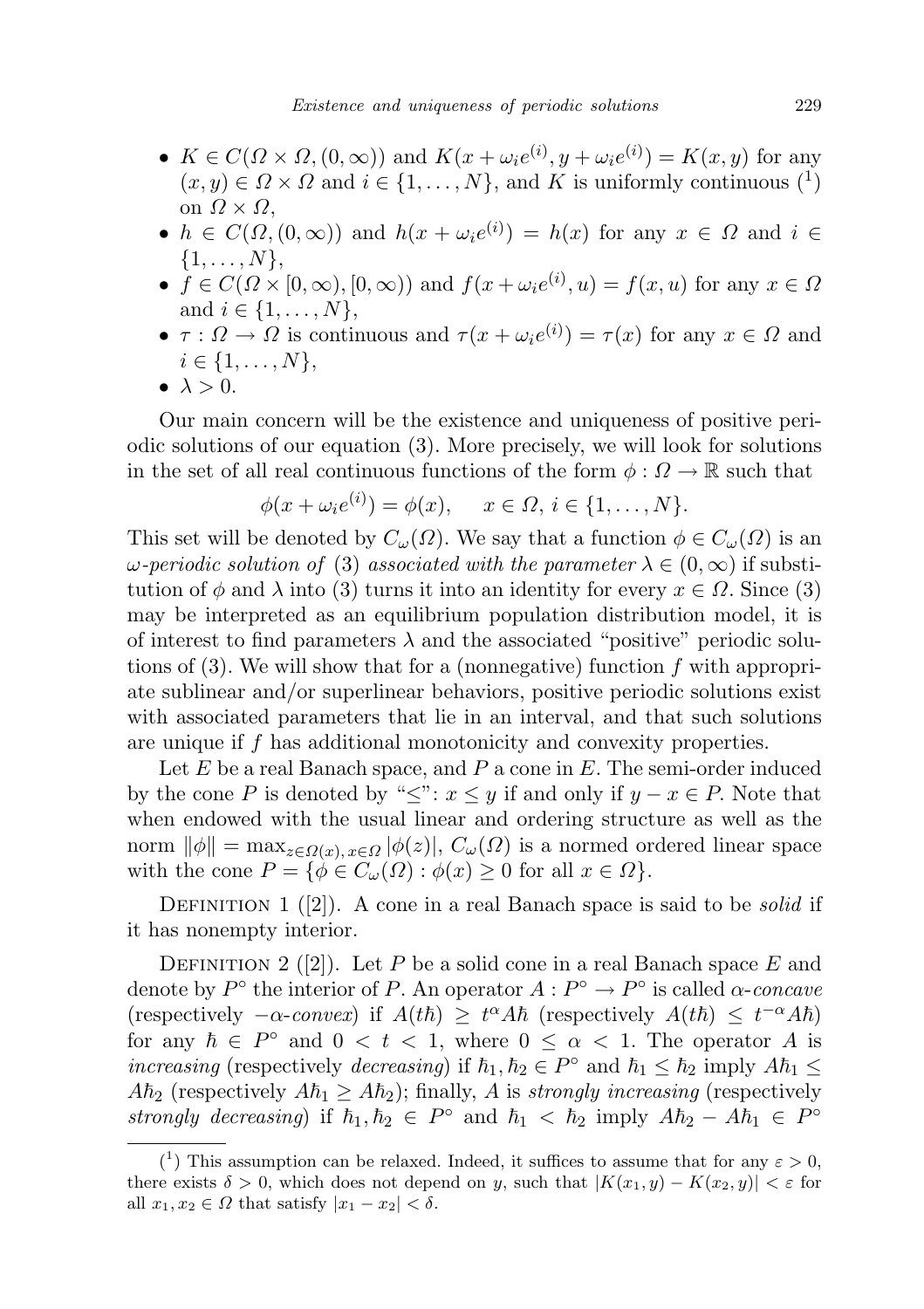(respectively  $A\hbar_1 - A\hbar_2 \in P^{\circ}$ ). In case the equation  $A\hbar = \lambda \hbar$ , where  $\lambda$  is a real parameter, has a unique solution in  $P^{\circ}$ , it will be denoted by  $\hbar_{\lambda}$ . Then  $\hbar_{\lambda}$  is said to be *strongly increasing* (respectively *strongly decreasing*) in  $\lambda$ if  $\lambda_1 > \lambda_2$  implies  $\hbar_{\lambda_1} - \hbar_{\lambda_2} \in P^{\circ}$  (respectively  $\hbar_{\lambda_2} - \hbar_{\lambda_1} \in P^{\circ}$ ), which is denoted by  $\hbar_{\lambda_1} \gg \hbar_{\lambda_2} (\hbar_{\lambda_2} \gg \hbar_{\lambda_1}).$ 

LEMMA A  $([3])$ . Suppose D is an open subset of an infinite-dimensional real Banach space E with cone P. Suppose further that the null element  $\theta$  of E belongs to D. Let  $\partial D$  be the boundary of D. If the operator  $\Gamma : P \cap \overline{D} \to P$ is completely continuous with  $\Gamma \theta = \theta$  and satisfies

$$
\inf_{\hbar\in P\cap \partial D} \| \varGamma \hbar \| >0,
$$

then  $\Gamma$  has a proper element in P $\cap$ ∂D associated with a positive eigenvalue. That is, there exist  $\hbar_0 \in P \cap \partial D$  and  $\mu_0 > 0$  such that  $\Gamma \hbar_0 = \mu_0 \hbar_0$ .

LEMMA B  $([2])$ . Suppose P is a normal solid cone of a real Banach space and  $A: P^{\circ} \to P^{\circ}$  is an  $\alpha$ -concave increasing (or  $\alpha$ -convex decreasing) operator. Then A has a unique fixed point in  $P^{\circ}$ .

2. Main results. Suppose that

(4) 
$$
0 < m \le K(x, y) \le M < \infty \quad \text{for } x, y \in \Omega(t) \text{ and } t \in \Omega,
$$

and

$$
M \neq m.
$$

Then

$$
1 \ge \frac{K(x,y)}{\sup_{x,y \in \Omega(t), t \in \Omega} K(x,y)} \ge \frac{\inf_{x,y \in \Omega(t), t \in \Omega} K(x,y)}{\sup_{x,y \in \Omega(t), t \in \Omega} K(x,y)} \ge \frac{m}{M} = \sigma \in (0,1).
$$

Let  $P_1 = \{\phi \in C_\omega(\Omega) : \phi(x) \ge \sigma ||\phi|| \text{ for all } x \in \Omega\}$ . Then  $P_1$  is a cone in  $C_{\omega}(\Omega)$ . Define an operator  $F: C_{\omega}(\Omega) \to C_{\omega}(\Omega)$  by

(5) 
$$
(Fu)(x) = \int_{\Omega(x)} K(x,y)h(y)f(y,u(y-\tau(y))) dy, \quad x \in \Omega.
$$

Then for  $x \in \Omega$ ,

(6) 
$$
(Fu)(x) \leq M \int_{\Omega(x)} h(y) f(y, u(y - \tau(y))) dy
$$

and

(7) 
$$
(Fu)(x) \ge m \int_{\Omega(x)} h(y) f(y, u(y - \tau(y))) dy \ge \sigma ||Fu||.
$$

LEMMA 1. Suppose (4) holds. Then  $FP_1 \subset P_1$ .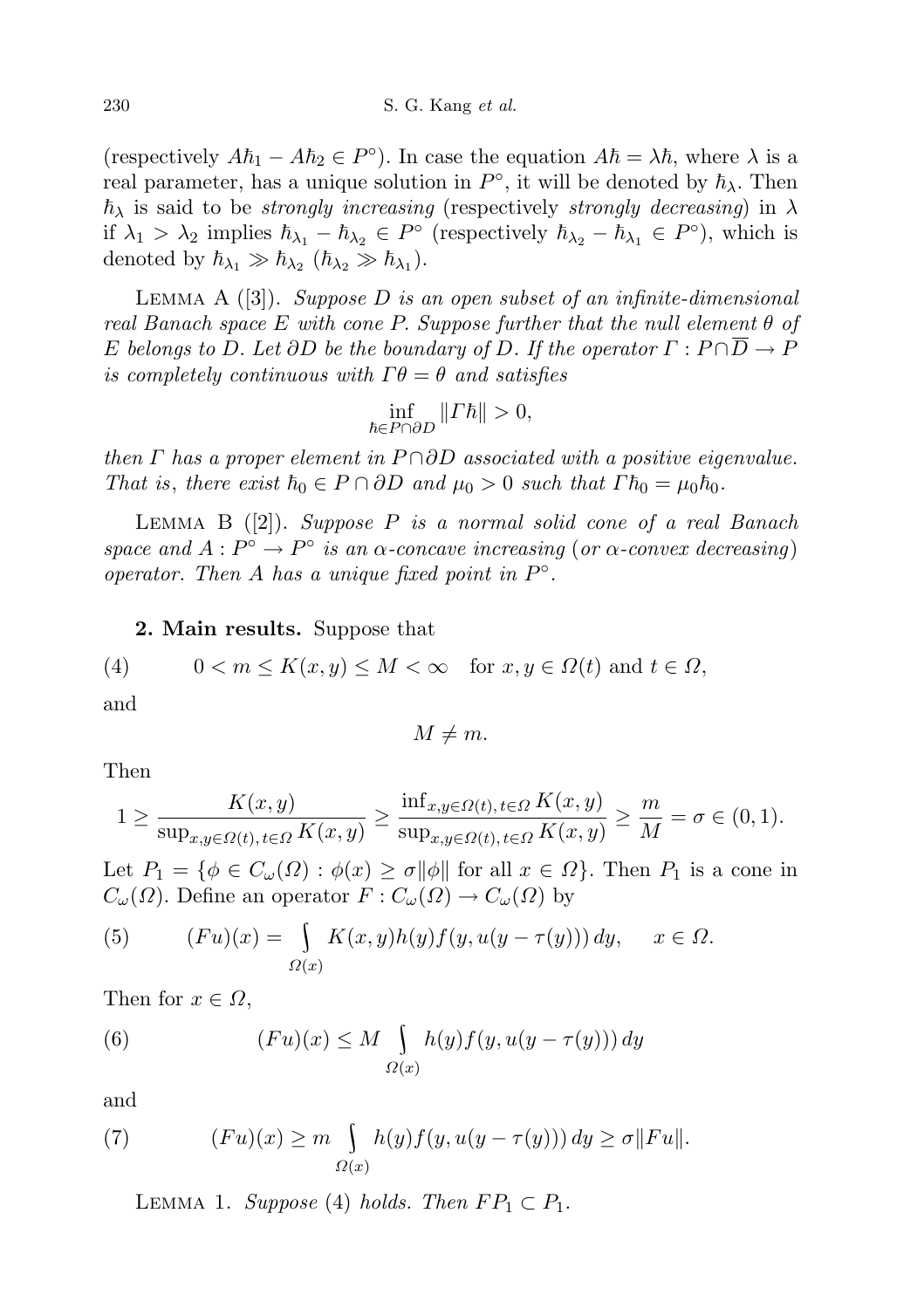Next, we need to impose an additional condition on the function  $f$  and some additional notation. The additional condition is that

(8)  $f : \Omega \times [0, \infty) \to [0, \infty)$  is continuous with  $f(s, 0) = 0$  for  $s \in \Omega$ . We also set

$$
m(r) = \inf_{\sigma r \le u \le r, s \in \Omega(x), x \in \Omega} f(s, u) \text{ and } B = \int_{\Omega(x)} h(s) ds,
$$

where, in view of the assumptions on h and  $\Omega$ , we see that B is a constant and  $B > 0$ .

THEOREM 1. Suppose that (4) and (8) hold and that there exist  $l_2 >$  $l_1 > 0$  and  $\zeta > 0$  such that  $l_1u < f(y, u) < l_2u$  for all  $y \in \Omega$  and all  $u \ge \zeta$ . Then there exist positive numbers  $R_0$ ,  $\lambda_1$  and  $\lambda_2$  such that for any  $r > R_0$ , (3) has a positive  $\omega$ -periodic solution  $u_r^*$  associated with some  $\lambda^* \in [\lambda_1, \lambda_2]$ and  $||u_r^*|| = r$ .

*Proof.* Note first that (3) has a positive  $\omega$ -periodic solution  $u_r^*$  associated with  $\lambda^* > 0$  if and only if the operator F has a proper element  $u_r^*$  associated with the eigenvalue  $1/\lambda^* > 0$ . Let  $R_0 = \sigma^{-1}\zeta$  and

$$
G_r = \{ u \in C_\omega(\Omega) : ||u|| < r \},
$$

where  $r > R_0$ . Then  $G_r$  is a bounded open subset of the Banach space  $C_{\omega}(\Omega)$  and  $\theta \in G_r$ . In view of Lemma 1 and the properties of K, h and f, we may show that  $F: P_1 \cap \overline{G}_r \to P_1$  is completely continuous with  $F\theta = \theta$ . Further,

$$
(Fu)(x) = \int_{\Omega(x)} K(x, y)h(y)f(y, u(y - \tau(y))) dy
$$

$$
\geq m \int_{\Omega(x)} h(y)f(y, u(y - \tau(y))) dy
$$

$$
\geq l_1 m \sigma ||u|| \int_{\Omega(x)} h(y) dy = l_1 m \sigma Br > 0
$$

for any  $r > R_0$  and  $u \in P_1 \cap \partial G_r$ . So we have

$$
\inf_{u \in P_1 \cap \partial G_r} ||Fu|| \ge l_1 m \sigma Br > 0.
$$

By Lemma A, for any  $r > R_0$ , the operator F has a proper element  $u_r^* \in P_1$ associated with an eigenvalue  $\mu^* > 0$ , and  $u_r^*$  satisfies  $||u_r^*|| = r$ . Let  $\lambda^* =$  $1/\mu^*$ . Then (3) has a positive  $\omega$ -periodic solution  $u_r^*$  associated with  $\lambda^*$ . Thus, for any  $r > R_0$ , there exists a positive  $\omega$ -periodic solution  $u_r^* \in P_1 \cap$  $\partial G_r$  associated with  $\lambda^* > 0$ . That is,

$$
u_r^*(x) = \lambda^* \int_{\Omega(x)} K(x, y) h(y) f(y, u_r^*(y - \tau(y))) dy \quad \text{with } \|u_r^*\| = r.
$$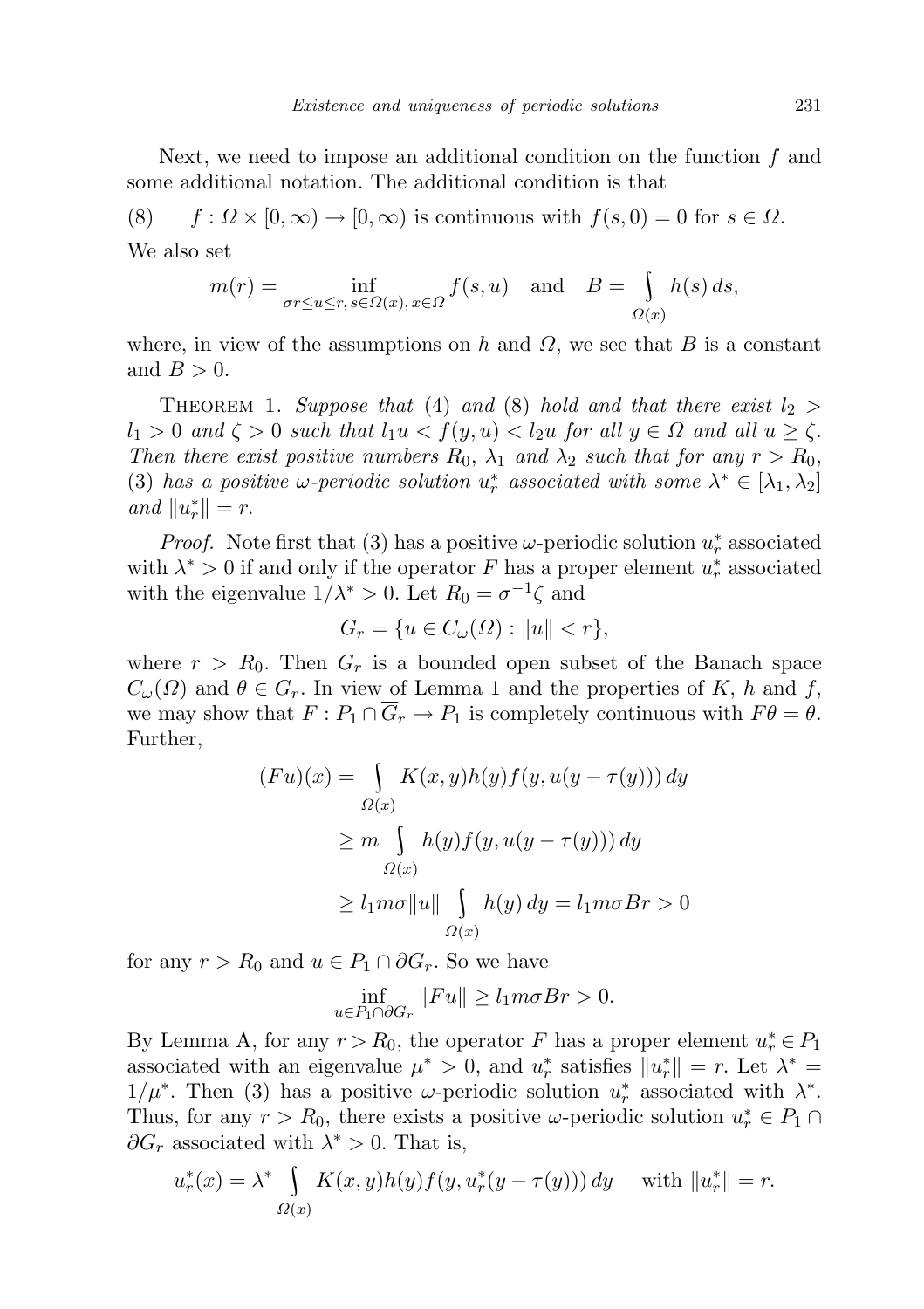Then we have

$$
u_r^*(x) \le \lambda^* M \int_{\Omega(x)} h(y) f(y, u_r^*(y - \tau(y))) dy
$$
  

$$
\le \lambda^* M l_2 r \int_{\Omega(x)} h(y) dy \le \lambda^* M l_2 B r
$$

and so

$$
||u_r^*|| = r \le \lambda^* M l_2 Br,
$$

which means that

$$
\lambda^* \ge \frac{1}{Ml_2B} = \lambda_1.
$$

Meanwhile,

(9) 
$$
u_r^*(x) \geq \lambda^* m \int_{\Omega(x)} h(y) f(y, u_r^*(y - \tau(y))) dy
$$

$$
\geq \lambda^* m l_1 \sigma ||u_r^*|| \int_{\Omega(x)} h(y) dy = \lambda^* m l_1 B \sigma r,
$$

thus

$$
||u_r^*|| = r \ge \lambda^* m l_1 B \sigma r,
$$

so we have

$$
\lambda^* \le \frac{1}{m l_1 B \sigma} = \lambda_2 \quad \text{and} \quad \lambda_1 < \lambda_2.
$$

Consequently,  $\lambda^* \in [\lambda_1, \lambda_2]$ . The proof is complete.

THEOREM 2. Suppose that (4) and (8) hold and that there exist  $l_1 > 0$ and  $\zeta > 0$  such that  $f(y, u) > l_1u$  for  $u \ge \zeta$  and all  $y \in \Omega$ . Then there exist positive numbers  $R_0$  and  $\overline{\lambda}$  such that for any  $r > R_0$ , (3) has a positive  $\omega$ -periodic solution  $\overline{u}^*$  associated with some  $\overline{\lambda}^* \in (0, \overline{\lambda}]$  and  $\|\overline{u}^*\| = r$ .

The proof is similar to the proof of Theorem 1 and so is omitted.

THEOREM 3. Suppose that (4) and (8) hold and there exist  $r_0 > 0$  and constants  $c_2 > c_1 > 0$  such that  $c_1u < f(y, u) < c_2u$  for  $0 < u < r_0$  and all  $y \in \Omega$ . Then there exist positive numbers  $r_0$ ,  $\widehat{\lambda}_1$  and  $\widehat{\lambda}_2$  such that for any  $r \in (0, r_0), (3)$  has a positive  $\omega$ -periodic solution  $\hat{u}_r$  associated with some  $\widehat{\lambda}^* \in [\widehat{\lambda}_1, \widehat{\lambda}_2]$  and  $\|\widehat{u}_r\| = r$ .

Proof. Define

$$
V_r = \{ u \in C_\omega(\Omega) : ||u|| < r \},\
$$

where  $0 < r \le r_0$ . Then  $V_r$  is a bounded open subset of the Banach space  $C_{\omega}(\Omega)$  and  $\theta \in V_r$ . In view of Lemma 1 and properties of K, f and h, we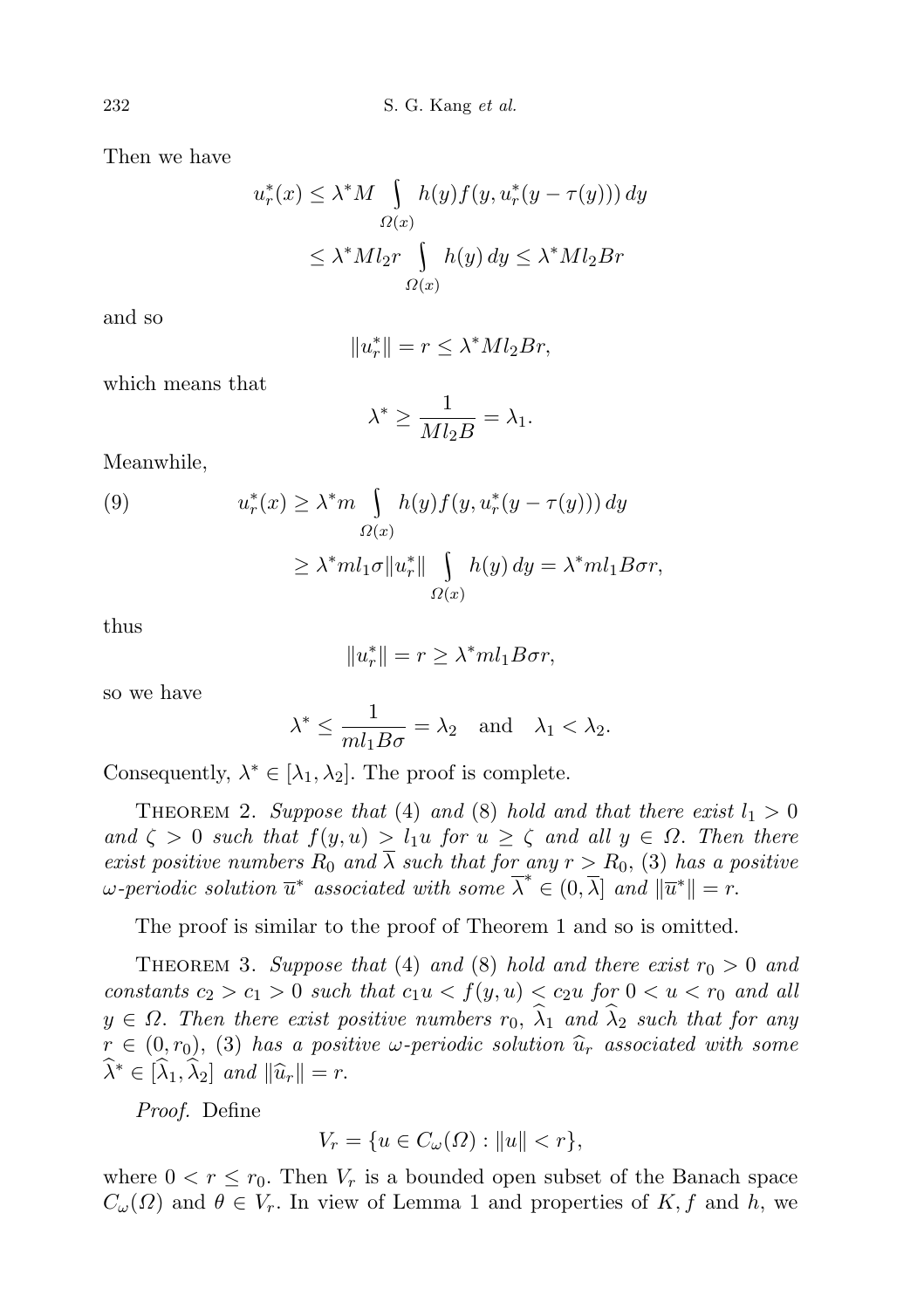may show that  $F: P_1 \cap \overline{V}_r \to P_1$  is completely continuous with  $F\theta = \theta$  and

$$
Fu(x) = \int_{\Omega(x)} K(x, y)h(y) f(y, u(y - \tau(y))) dy
$$
  
\n
$$
\ge m \int_{\Omega(x)} h(y) f(y, u(y - \tau(y))) dy
$$
  
\n
$$
\ge c_1 m \sigma ||u|| \int_{\Omega(x)} h(y) dy = c_1 m \sigma Br > 0
$$

for any  $0 < r < r_0$  and  $u \in P_1 \cap \partial V_r$ . Thus

$$
\inf_{u \in P_1 \cap \partial V_r} ||Fu|| \ge c_1 m \sigma Br > 0.
$$

By Lemma A, for any  $0 < r < r_0$ , the operator F has a proper element  $\widehat{u}_r \in P_1$  associated with an eigenvalue  $\widehat{\mu} > 0$  and  $\widehat{u}_r$  satisfies  $\|\widehat{u}_r\| = r$ . Letting  $\hat{\lambda}^* = 1/\hat{\mu}$ , we may then follow the last part of the proof of Theorem 1 to complete our proof.

THEOREM 4. Suppose that (4) and (8) hold and that there exist  $c_1 > 0$ and  $r_0 > 0$  such that  $f(y, u) > c_1u$  for  $0 < u < r_0$  and all  $y \in \Omega$ . Then there exist positive numbers  $r_0$  and  $\widehat{\lambda}_*$  such that for any  $r \in (0, r_0), (3)$ has a positive  $\omega$ -periodic solution  $\widehat{u}_r$  associated with some  $\widehat{\lambda} \in (0, \widehat{\lambda}_*]$  and  $\|\widehat{u}_r\| = r.$ 

The proof is similar to that of Theorem 3; we omit it here.

THEOREM 5. Suppose that (4) and (8) hold and that there exist  $\widetilde{r} > 0$ and  $c_{\widetilde{r}} > 0$  such that  $m(\widetilde{r}) \geq c_{\widetilde{r}} > 0$ . Then there is a positive number  $\widehat{\lambda}_*$  such that (3) has a positive  $\omega$ -periodic solution  $\widehat{u}_{\widetilde{r}}$  associated with some  $\widehat{\lambda} \in (0, \widehat{\lambda}_*]$ and  $\|\widehat{u}_{\widetilde{r}}\| = \widetilde{r}.$ 

Proof. Indeed, let

$$
V_{\widetilde{r}} = \{ u \in C_{\omega}(\Omega) : ||u|| < \widetilde{r} \}.
$$

Then  $V_{\tilde{r}}$  is a bounded open subset of the Banach space  $C_{\omega}(\Omega)$  and  $\theta \in V_{\tilde{r}}$ , and  $F: P_1 \cap \overline{V}_{\widetilde{r}} \to P_1$  is completely continuous with  $F\theta = \theta$ . Furthermore,

$$
\inf_{u \in P_1 \cap \partial V_{\widetilde{r}}} \|Fu\| \ge c_{\widetilde{r}} mB > 0.
$$

From Lemma A, for  $\tilde{r}$ , the operator F has a proper element  $\hat{u}_{\tilde{r}} \in P_1 \cap \partial V_{\tilde{r}}$ associated with an eigenvalue  $\tilde{\mu}^* > 0$ . Let  $\hat{\lambda} = 1/\hat{\mu}^*$ . Then (3) has a positive ω-periodic solution  $\hat{u}_{\tilde{r}}$  ∈  $P_1 ∩ ∂V_{\tilde{r}}$  associated with  $\hat{λ} > 0$ . That is,

$$
\widehat{u}_{\widetilde{r}}(x) = \widehat{\lambda} \int_{\Omega(x)} K(x, y) h(y) f(y, \widehat{u}_{\widetilde{r}}(y - \tau(y))) dy \quad \text{ with } \|\widehat{u}_{\widetilde{r}}\| = \widetilde{r}.
$$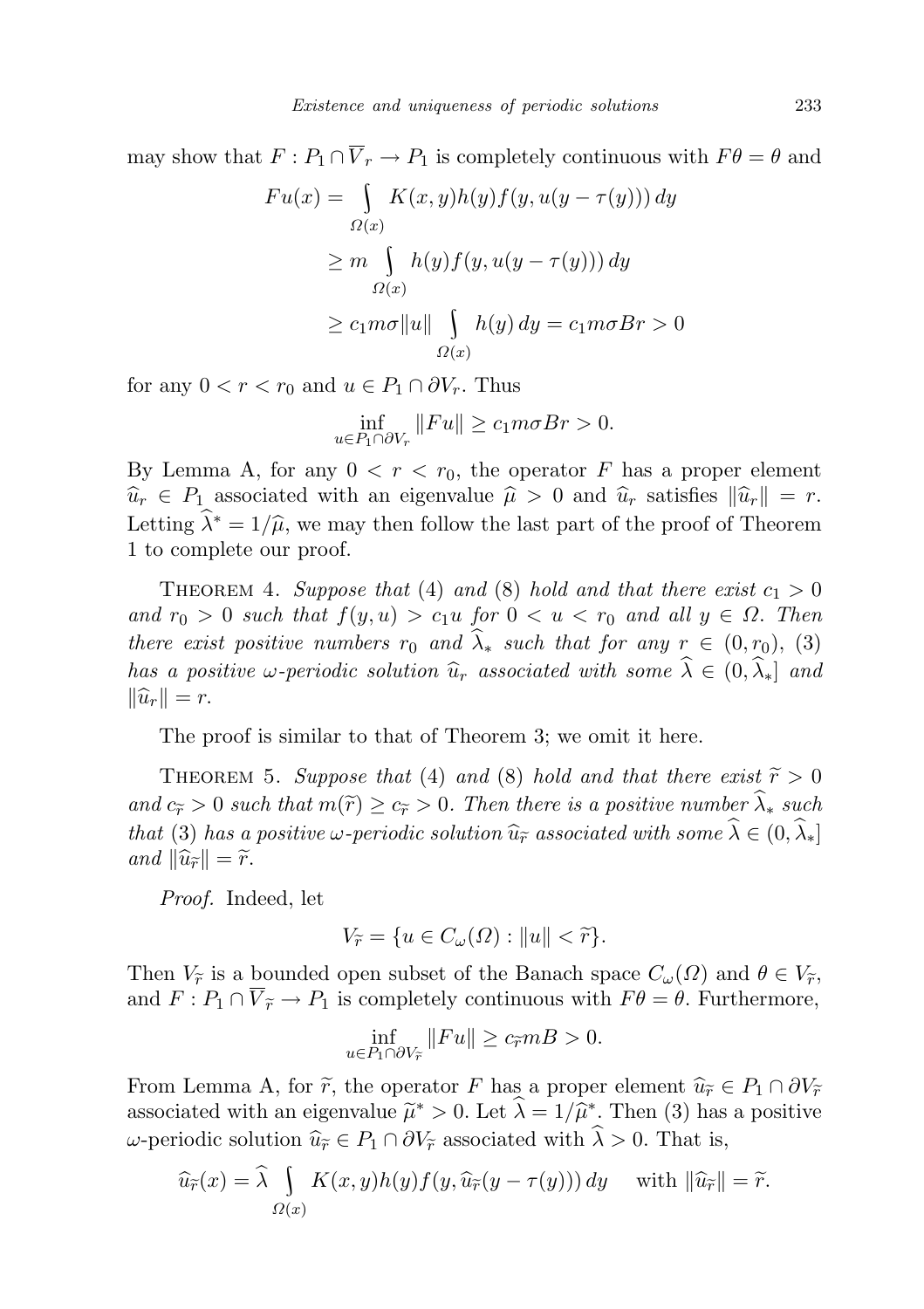Thus we have

$$
\widehat{u}_{\widetilde{r}}(x) = \widehat{\lambda} \int_{\Omega(x)} K(x, y) h(y) f(y, \widehat{u}_{\widetilde{r}}(y - \tau(y))) dy
$$

$$
\geq \widehat{\lambda} m c_{\widetilde{r}} \int_{\Omega(x)} h(y) dy = \widehat{\lambda} m c_{\widetilde{r}} B,
$$

so that

$$
\|\widehat{u}_{\widetilde{r}}\| = \widetilde{r} \ge \widehat{\lambda}mc_{\widetilde{r}}B,
$$

and hence

$$
\widehat{\lambda} \le \frac{\widetilde{r}}{mc_{\widetilde{r}}B} = \widehat{\lambda}_*.
$$

The proof is complete.

3. Uniqueness and continuous dependence in concave increasing case. So far we have not been able to prove uniqueness for the solutions  $u_{\lambda}$  found in the previous results. However, when f is monotone and concave in the sense defined below, uniqueness can be established together with continuous dependence on the parameters  $\lambda$ .

We note that  $P = \{u \in C_\omega(\Omega) : u(x) \geq 0 \text{ for all } x \in \Omega\}$  is a normal solid cone of  $C_{\omega}(\Omega)$  and its interior is  $P^{\circ} = \{u \in C_{\omega}(\Omega) : u(x) > 0 \text{ for all } x \in \Omega\}.$ 

THEOREM 6. Suppose that  $f : \Omega \times [0, \infty) \to [0, \infty)$  is a nondecreasing function in the second variable with  $f(s, u) > 0$  for  $u > 0$  and any  $s \in \Omega$ , and satisfies  $f(s, tu) \ge t^{\alpha} f(s, u)$  for any  $0 < t < 1$ , where  $0 \le \alpha < 1$ . Then for any  $\lambda > 0$ , (3) has a unique positive  $\omega$ -periodic solution  $u_{\lambda}$ , and  $u_{\lambda}$  has the following properties:

- (i)  $u_{\lambda}$  is strongly increasing in  $\lambda$  on the cone P, that is,  $\lambda_1 > \lambda_2 > 0$ implies  $u_{\lambda_1} \gg u_{\lambda_2}$ ;
- (ii)  $\lim_{\lambda \to 0^+} ||u_\lambda|| = 0$  and  $\lim_{\lambda \to \infty} ||u_\lambda|| = \infty;$
- (iii)  $u_{\lambda}$  is continuous with respect to  $\lambda$ , that is,  $\lim_{\lambda \to \lambda_0} ||u_{\lambda} u_{\lambda_0}|| = 0$ for any  $\lambda_0 > 0$ .

*Proof.* Let  $\Phi = \lambda F$  for any  $\lambda > 0$ . In view of (5)–(7), we have  $\Phi P \subset P$ . Because  $h(y) > 0$ ,  $f(y, u) > 0$  for  $u > 0$  and any  $y \in \Omega$ , and  $K(x, y) > 0$ , we see that  $\Phi: P^{\circ} \to P^{\circ}$ . We assert that  $\Phi: P^{\circ} \to P^{\circ}$  is an  $\alpha$ -concave increasing operator. Indeed, for any  $0 < t < 1$ ,

$$
\Phi(tu)(x) = \lambda \int_{\Omega(x)} K(x, y)h(y)f(y, tu(y - \tau(y))) dy
$$
  
\n
$$
\geq \lambda t^{\alpha} \int_{\Omega(x)} K(x, y)h(y)f(y, u(y - \tau(y))) dy = t^{\alpha}\Phi(u)(x),
$$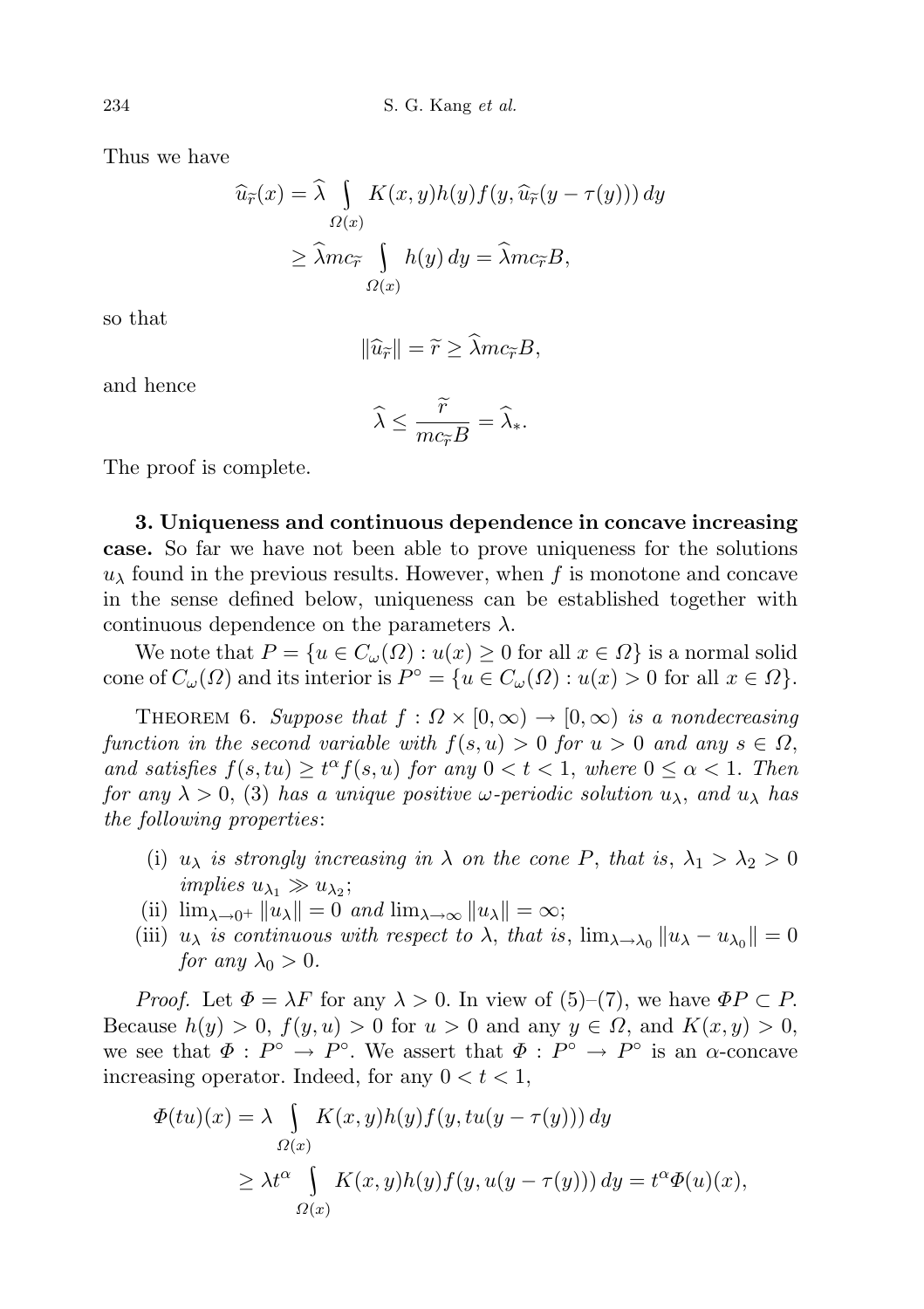where  $0 \leq \alpha < 1$ . Since  $f(y, u)$  is nondecreasing on u, we see that

$$
(\Phi u_1)(x) = \lambda \int_{\Omega(x)} K(x, y)h(y)f(y, u_1(y - \tau(y))) dy
$$
  
\n
$$
\leq \lambda \int_{\Omega(x)} K(x, y)h(y)f(y, u_2(y - \tau(y))) dy = (\Phi u_2)(x)
$$

for  $u_1, u_2 \in C_{\omega}(\Omega)$  such that  $u_1 \leq u_2$ . By Lemma B,  $\Phi$  has a unique fixed point  $u_{\lambda} \in P^{\circ}$ .

Next, we turn to the proof of (i)–(iii). Assume  $0 < \lambda_2 < \lambda_1$ . Then  $u_{\lambda_1} \geq u_{\lambda_2}$ . Indeed, define

(10) 
$$
\overline{\eta} = \sup \{ \widetilde{\eta} : u_{\lambda_1} \geq \widetilde{\eta} u_{\lambda_2} \}.
$$

We assert  $\overline{\eta} \geq 1$ . If this is not true, then  $0 < \overline{\eta} < 1$ , and

$$
\frac{1}{\lambda_1} u_{\lambda_1} = F u_{\lambda_1} \geq F(\overline{\eta} u_{\lambda_2}) \geq \overline{\eta}^{\alpha} F u_{\lambda_2} = \frac{1}{\lambda_2} \overline{\eta}^{\alpha} u_{\eta_2},
$$

which implies

$$
u_{\lambda_1} \geq \overline{\eta}^{\alpha} \frac{\lambda_1}{\lambda_2} u_{\lambda_2},
$$

but since  $\overline{\eta}^{\alpha} \frac{\lambda_1}{\lambda_2}$  $\frac{\lambda_1}{\lambda_2} > \overline{\eta}$ , this is a contradiction to (10), so  $\overline{\eta} \ge 1$ .

From the discussion above, we have

(11) 
$$
u_{\lambda_1} = \lambda_1 F u_{\lambda_1} \ge \lambda_1 F u_{\lambda_2} = \frac{\lambda_1}{\lambda_2} u_{\lambda_2} \gg u_{\lambda_2}.
$$

Thus,  $u_{\lambda}$  is strongly increasing in  $\lambda$ .

Set  $\lambda_2 = \lambda$  and fix  $\lambda_1$  in (11). We have  $u_{\lambda_1} \geq (\lambda_1/\lambda)u_{\lambda}$  for  $\lambda_1 > \lambda$ , and

(12) 
$$
\|u_{\lambda}\| \leq \frac{\lambda N_1}{\lambda_1} \|u_{\lambda_1}\|,
$$

where  $N_1 > 0$  is a constant. We thus have  $\lim_{\lambda \to 0^+} ||u_\lambda|| = 0$ . Let  $\lambda_1 = \lambda$ , and fix  $\lambda_2$ . From (11) and the normality of P, we have  $\lim_{\lambda\to\infty} ||u_\lambda|| = \infty$ .

Next, we show the continuity of  $u_\lambda$  with respect to  $\lambda$ . For any  $\lambda_0 > 0$ , by  $(i)$ ,

(13) 
$$
u_{\lambda} \ll u_{\lambda_0}
$$
 for any  $\lambda_0 > \lambda$ .

Set  $l_{\eta} = \sup\{\zeta > 0 : u_{\lambda} \ge \zeta u_{\lambda_0}, \lambda_0 > \lambda\}$ . Obviously,  $0 < l_{\eta} < 1$  and  $u_{\lambda} \geq l_{\eta} u_{\lambda_0}$ . Thus, we have

$$
\frac{1}{\lambda} u_{\lambda} = F u_{\lambda} \ge F(l_{\eta} u_{\lambda_0}) \ge l_{\eta}^{\alpha} F u_{\lambda_0} = \frac{1}{\lambda_0} l_{\eta}^{\alpha} u_{\lambda_0},
$$

and

$$
u_{\lambda}\geq \frac{\lambda}{\lambda_0}\,l^{\alpha}_{\eta}u_{\lambda_0}.
$$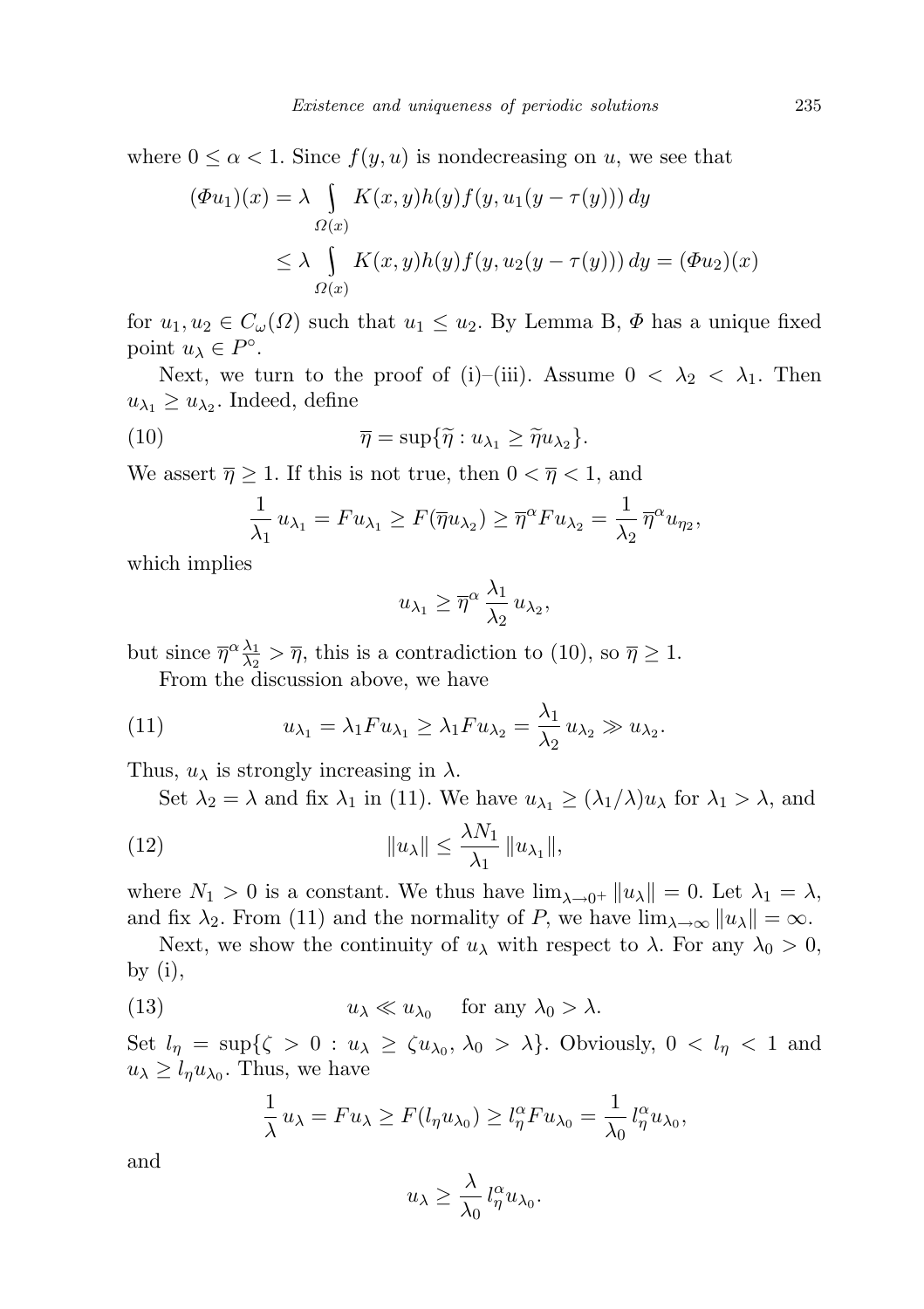By the definition of  $l_n$ ,

$$
\frac{\lambda}{\lambda_0} l_\eta^\alpha \le l_\eta \quad \text{or} \quad l_\eta \ge \left(\frac{\lambda}{\lambda_0}\right)^{1/(1-\alpha)},
$$

and we have

(14) 
$$
u_{\lambda} \ge \left(\frac{\lambda}{\lambda_0}\right)^{1/(1-\alpha)} u_{\lambda_0} \quad \text{for any } \lambda_0 > \lambda.
$$

Since  $P$  is a normal cone, by  $(13)$  and  $(14)$ , we see that

$$
||u_{\lambda_0}-u_{\lambda}|| \leq N_2 \bigg[1-\bigg(\frac{\lambda}{\lambda_0}\bigg)^{1/(1-\alpha)}\bigg]||u_{\lambda_0}|| \to 0, \quad \lambda \to \lambda_0^-,
$$

where  $N_2$  is a positive constant. In the same way, we obtain  $||u_\lambda - u_{\lambda_0}|| \to 0$ as  $\lambda \to \lambda_0^+$ . The proof is complete.

4. An example. As an example, we consider the existence of positive T-periodic solutions for the equation

(15) 
$$
\eta'(t) = -\delta(t)\eta(t) + \lambda h(t)\eta(t-\tau)e^{-a\eta(t-\tau)},
$$

where  $\delta = \delta(t)$  and  $h = h(t)$  are positive continuous T-periodic functions defined on  $\mathbb{R}^+ = [0, \infty)$ , and  $\tau, a, \lambda \in (0, \infty)$ . Note that if we take  $\delta(t) =$  $\delta > 0$  and  $h(t) = 1$ , then (15) is the Nicholson blowflies model in [4].

We may check that a T-periodic solution of

(16) 
$$
\eta(t) = \lambda \int_{t}^{t+T} H(t,s)h(s)f(\eta(s-\tau)) ds, \quad t \in \mathbb{R},
$$

where  $f(u) = ue^{-au}$  and

$$
H(t,s) = \frac{\exp \int_t^s \delta(u) du}{\exp \int_0^T \delta(u) du - 1}, \quad s \in [t, t + T], t \in \mathbb{R},
$$

is also a T-periodic solution of (15).

We can verify that

- $H \in C(\mathbb{R} \times \mathbb{R}, (0, +\infty)), H(x+T, y+T) = H(x, y)$  for any  $(x, y) \in \mathbb{R} \times \mathbb{R}$ and H is uniformly continuous on  $\mathbb{R} \times \mathbb{R}$ ,
- $h \in C(\mathbb{R}, (0, \infty))$  and  $h(x+T) = h(x)$  for any  $x \in \mathbb{R}$ ,
- $f \in C(\mathbb{R}^+, \mathbb{R}^+),$

and

$$
\frac{\min_{t\in[0,T],\,s\in[t,t+T]}H(t,s)}{\max_{t\in[0,T],\,s\in[t,t+T]}H(t,s)}=\frac{m'}{M'}=e^{-\int_0^T \delta(u)\,du}=\sigma'\in(0,1).
$$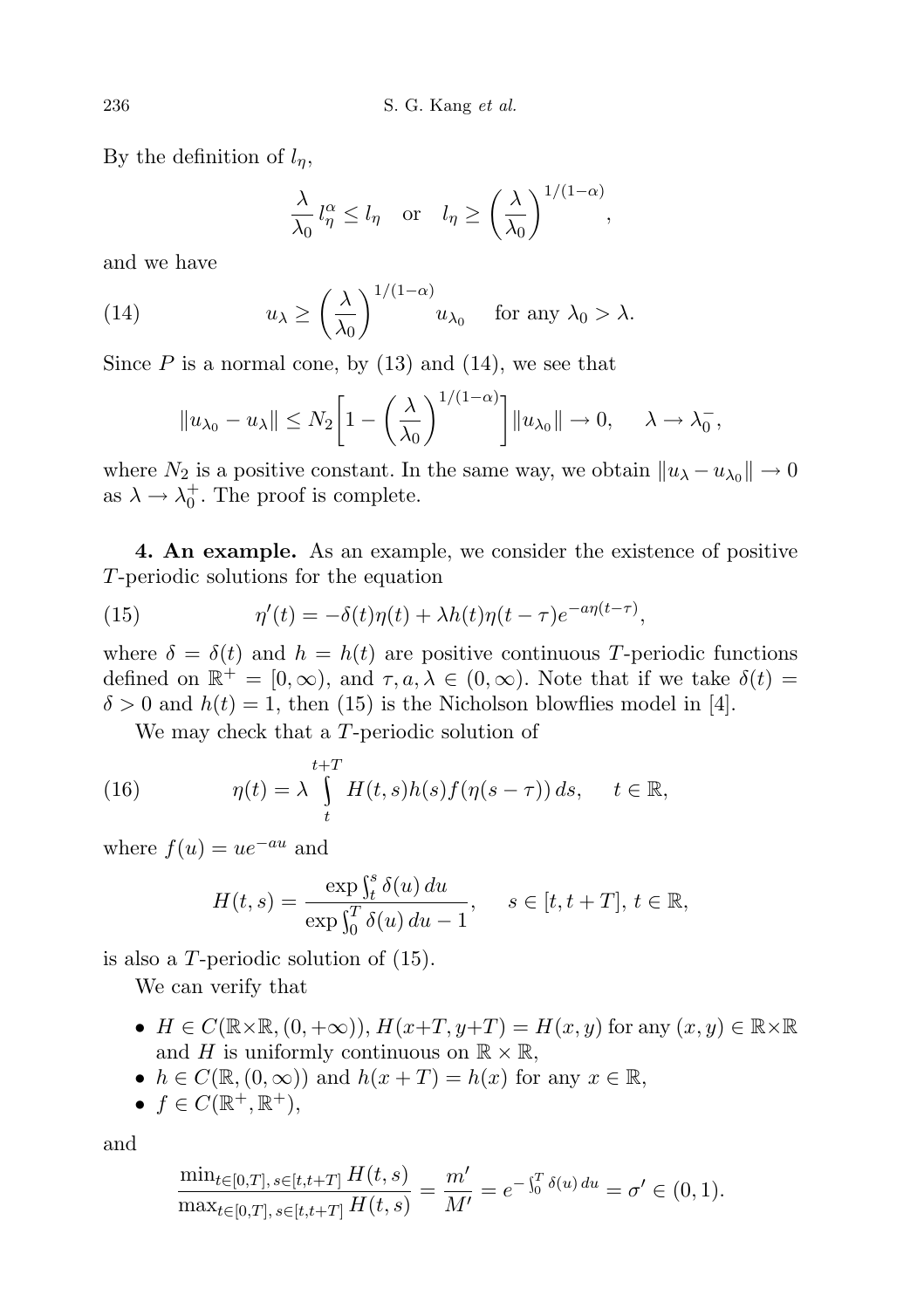Set

$$
(\Phi \eta)(t) = \int_{t}^{t+T} H(t,s)h(s)f(\eta(s-\tau)) ds.
$$

Let  $C_T(\mathbb{R}^+)$  be the set of all real T-periodic continuous functions defined on  $\mathbb{R}^+$ , endowed with the usual linear structure as well as the norm

$$
||y|| = \sup_{t \in [0,T]} |y(t)|.
$$

Then  $C_T(\mathbb{R}^+)$  is a Banach space. Define a cone in  $C_T(\mathbb{R}^+)$  by

$$
P_2 = \{ y \in C_T(\mathbb{R}^+) : y(t) \ge \sigma ||y|| \text{ for all } t \in \mathbb{R} \}.
$$

If the operator  $\Phi$  has a positive proper element  $\eta \in C_T(\mathbb{R}^+)$  associated with the eigenvalue  $\mu$ , that is,

$$
\Phi \eta = \mu \eta,
$$

then (15) has a positive T-periodic solution  $\eta(t)$ . The function  $f(u) = ue^{-au}$ satisfies (8),  $f(u)$  is increasing on [0, 1/a],  $f(u) > 0$  for  $u \in (0, 1/a]$ , and  $f(u)$ attains its maximum  $f_{\text{max}} = (ae)^{-1}$  at  $u = 1/a$ . Since f is continuous, there exists  $r_0$  with  $0 < \delta_0 < \sigma r_0 < r_0 \leq 1/a$  such that  $f(r_0) = r_0 e^{-ar_0} = C_{r_0} >$  $\delta_0 e^{-a\delta_0} = f(\delta_0) > 0$ . Thus

$$
m(r_0) = \min_{\sigma r_0 \le u \le r_0} f(u) = f(\sigma r_0) = \sigma r_0 e^{-a\sigma r_0} = \sigma r_0^{1-\sigma} r_0^{\sigma} e^{-a\sigma r_0}
$$

$$
= \sigma r_0^{1-\sigma} \{f(r_0)\}^{\sigma} \ge \sigma r_0^{1-\sigma} C_{r_0}^{\sigma} > 0.
$$

Set

$$
X_{r_0} = \{ \eta \in C_T(\mathbb{R}^+) : ||\eta|| < r_0 \}.
$$

Then  $\Phi: P_2 \cap \overline{X}_{r_0} \to P_2$  is completely continuous and satisfies all conditions of Theorem 5. Thus there exists  $\mu > 0$  such that (17) holds and  $\|\eta\| = r_0$ .

Acknowledgements. This project was supported by the Natural Science Foundation of Shanxi Province (2008011002-1), Shanxi Datong University, the Development Foundation of Higher Education Department of Shanxi Province (200613041, 200713028) and the Science and Technology Bureau of Datong City.

## References

- [1] S. S. Cheng and G. Zhang,Existence of positive periodic solutions for non-autonomous functional differential equations, Electron. J. Differential Equations 2001, no. 59, 8 pp.
- [2] D. J. Guo, Fixed points and eigenelements of a class of concave and convex operators, Chinese Sci. Bull. 30 (1985), no. 15, 1132–1135 (in Chinese).
- [3] D. J. Guo and V. Lakshmikantham, Nonlinear Problems in Abstract Cones, Academic Press, Orlando, FL, 1988.